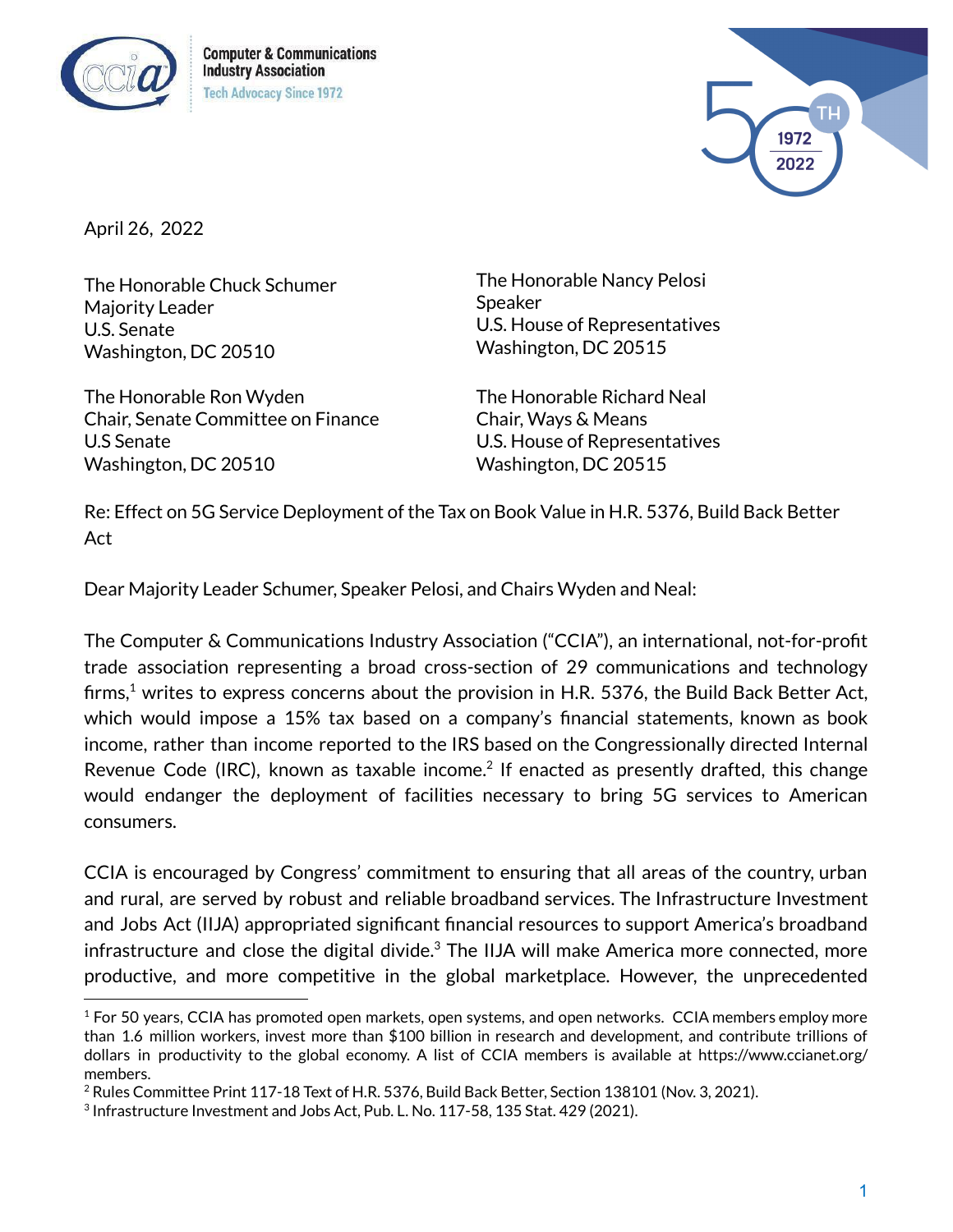

**Computer & Communications Industry Association Tech Advocacy Since 1972** 



change to the prevailing tax regime that H.R. 5376 currently proposes would lessen the impact of these laudable broadband programs by imposing unanticipated taxes on the companies tasked with closing the digital divide: wireless-based broadband providers.

Currently, wireless-based broadband providers are able to amortize the cost of spectrum licenses over 15 years based on how the IRC defines taxable income. <sup>4</sup> The deductibility of spectrum licenses has been a key factor in fostering the innovative, robust wireless services industry that Americans have enjoyed for decades. H.R. 5376 would jeopardize this success. Because spectrum licenses receive no deduction from a company's financial statements, the book-income tax would effectively serve as a 15% tax on spectrum licenses. As a result, H.R. 5376 would levy a heavy tax burden on the wireless service industry's single most important resource at a pivotal moment. After purchasing billions of dollars in spectrum assets from the federal government and undertaking years of planning, wireless-based broadband providers are deploying wireless 5G services across the country. These deployments include upgrades to existing wireless networks, as well as new Open RAN deployment that will provide new competition and lower-cost services to consumers. An unexpected, retroactive tax of this nature on spectrum would have significant unintended consequences.

The potential effect on future FCC spectrum auctions also merits discussion. Since their inception in 1994, spectrum auctions have paid the federal government over \$200 billion.<sup>5</sup> In fact, in just the past year, the wireless industry has paid over \$100 billion to the federal government for new spectrum licenses. $^{\rm 6}$  At that time, the resulting licenses were expected to be deductible over a 15-year period. H.R. 5376 would not only serve as a retroactive tax on recent spectrum auction winners, but will also reduce revenue for future spectrum auctions as bidders take into account the new tax regime. The resounding success of FCC auctions — Congress' creation — would undoubtedly take a downturn in revenue. Future auctions may not succeed, which could grow the digital divide by keeping otherwise available spectrum from connecting more Americans.

The proposed move to tax spectrum licenses' book value also has competitive consequences. Several industries are investing in high-speed broadband facilities: wireline telecommunications

<sup>4</sup> 26 U.S.C. § 197.

<sup>5</sup> Gregory L. Rosston and Scott Wallsten, *How not to waste \$45 billion in broadband subsidies*, THE HILL, Aug. 7, 2021, https://thehill.com/opinion/finance/566772-how-not-to-waste-45-billion-in-broadband-subsidies.

<sup>6</sup> Federal Communications Commission, Auctions Summary, https://www.fcc.gov/auctions-summary.